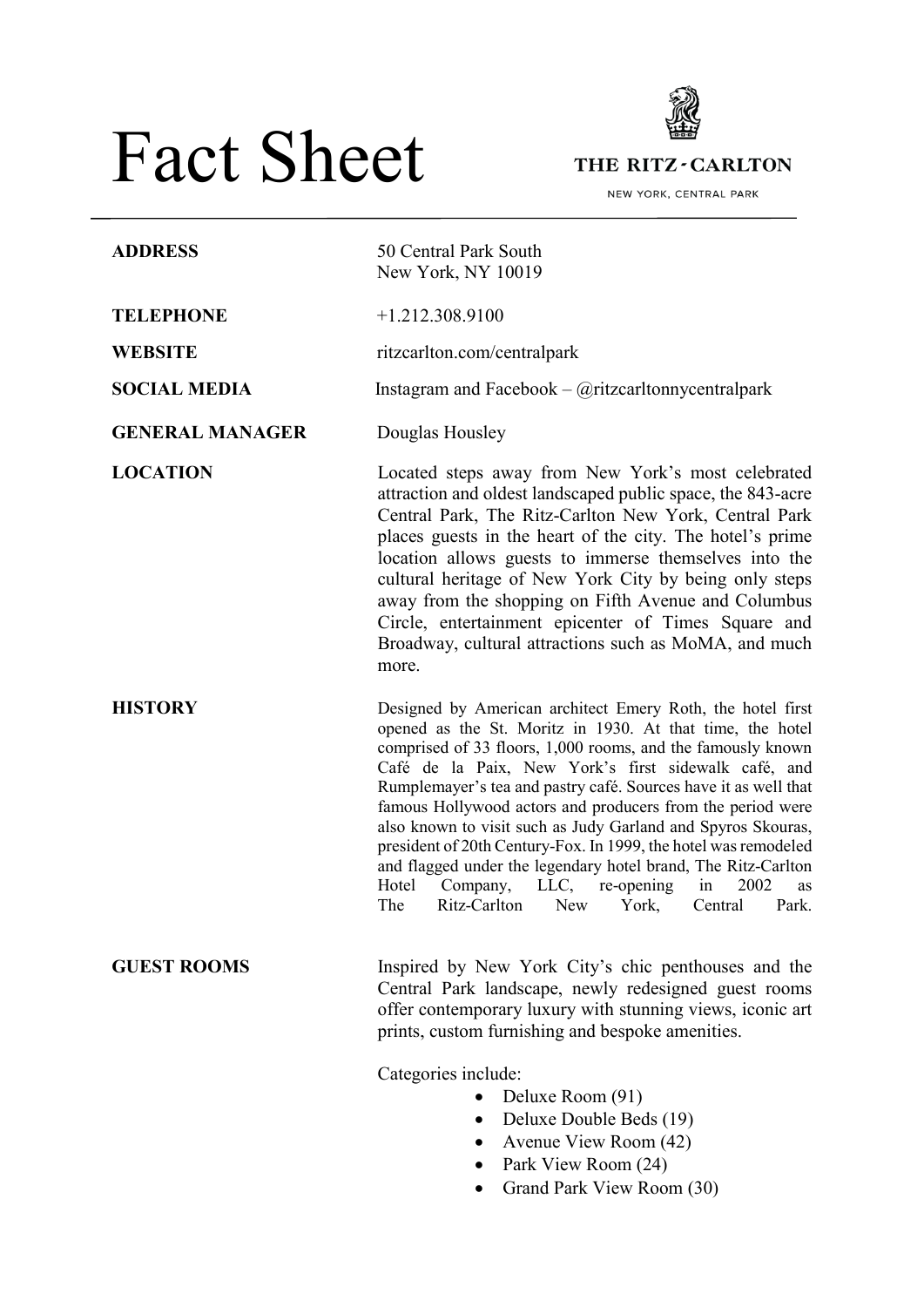**SUITES** Borrowing elements from New York history and French flair, newly transformed suites, including five Specialty Suites, offer townhouse-inspired luxury overlooking Central Park. Striking photography from New York artists and page-turning books on fashion and city life contrast beautifully against dreamy hand-drawn cloud wallpaper and carpet inlaid with a Matisse sketch. Inviting, expansive living quarters are fitted with tech-savvy additions and bespoke furnishings including Parsons tables, settees, and marble coffee tables.

Categories include:

- Avenue View Suite (20)
- Park View Suite (6)
- Grand Park View Suite (8)
- Premiere Park View Suite (8)

## **Legendary Suites**

Bold and opulent, two new two-bedroom suites feature handcrafted wood accents; specially commissioned, limited-edition art prints; and whimsical furnishings. Spacious layouts and colorful accents reflect the comfort, privacy, and modern design of a Manhattan penthouse. Complimentary Club Lounge access is available to guests of the Legendary Suites.

Categories include:

- The Presidential Suite (1)
- The Royal Suite (1)

## **Legacy Suites**

A more traditional approach to luxury, two Legacy Suites offer expansive living quarters and panoramic views of Central Park. Dressed in marble and a palette of gold and beige, the suites are ideal for entertaining with welcoming foyers, spacious living areas, dining rooms and large windows. Complimentary Club Lounge access is available to guests of the Legacy Suites.

Categories include:

- The Artists' Gate Suite (1)
- The Ritz-Carlton Suite (1)
- The Central Park Suite (1)

Available connecting rooms:

- Deluxe Room and Deluxe Double Room (19)
- Park View Suite and Avenue View Room (6)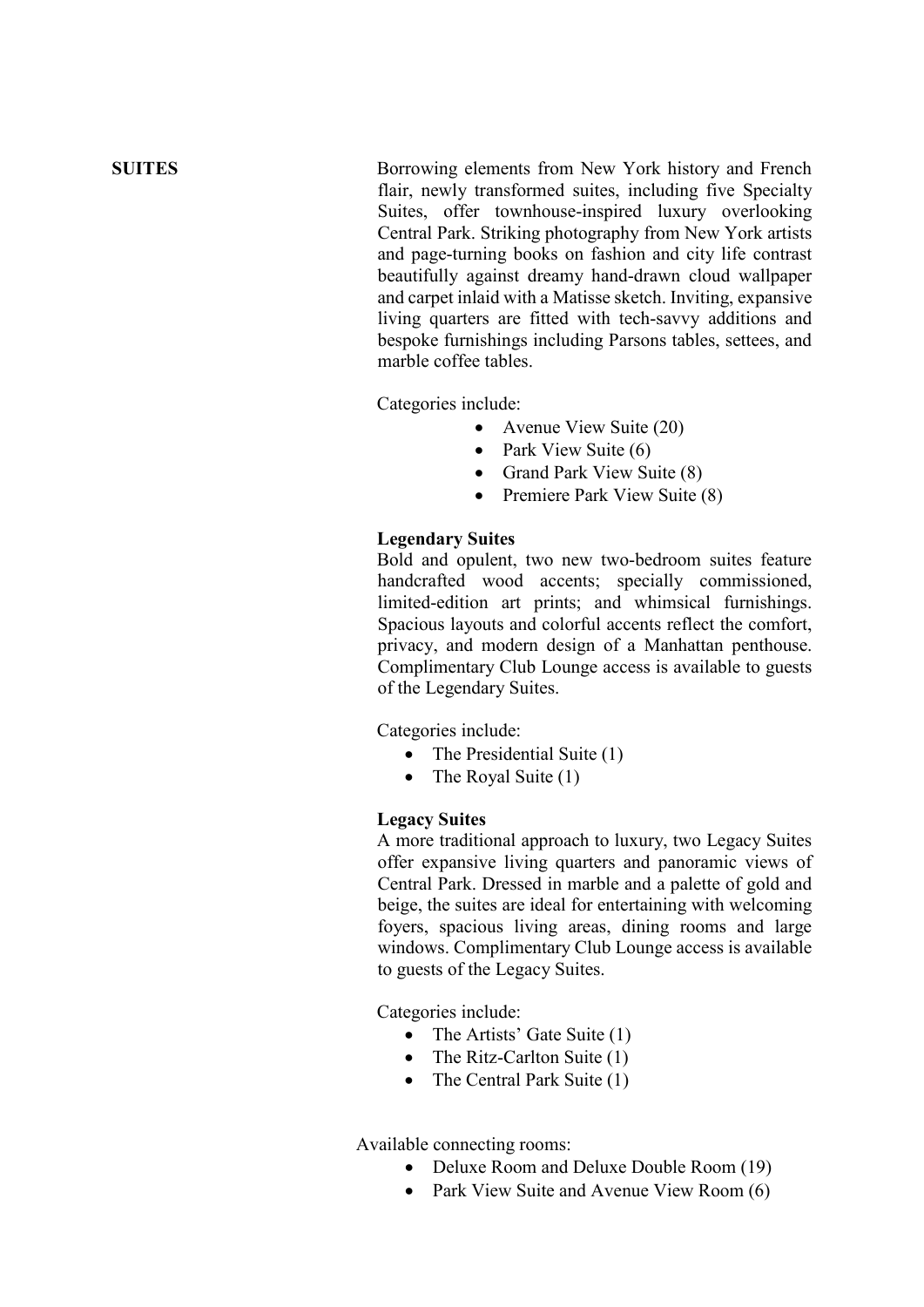- Premiere Park View Suite and Avenue View Room (8)
- The Artists' Gate Suite and Avenue View Room (1)
- The Ritz-Carlton Suite and Avenue View Room (1)
- The Central Park Suite and Avenue View Room (1)

<span id="page-2-1"></span>**CONTOU[R\\*](#page-2-0)** Expressive, classic, and rhythmic, Contour opens the door to a new-style gathering spot: the all-day gastro lounge. Brilliant craft cocktails, inspired small plates utilizing locally-sourced ingredients, and intimate seating for conversation set this glamorous space on Central Park South apart. Creating the right mood for relaxing, sharing, and connecting, Contour takes its name from the fluid Matisse-like forms that appear throughout as a decorative motif, allowing the three rooms of Contour to unite so beautifully and conversation to flow so easily.

## **Manhattan Minute: Daily, 5:15 p.m.-5:30 p.m.**

A nod to the traditional happy hour, guests are invited to a daily cocktail showcase of how to enjoy a taste of the hotel's 'Contour Manhattan' while learning about the history of the iconic cocktail. As a memento, take with you our special recipe card to share your experience with friends and family while at home.

Hours of operation: Breakfast Menu – 7 a.m. – 11 a.m.; All-Day Menu – 11 a.m. – 11:45 p.m.

**CLUB LOUNG[E\\*](#page-2-0)** The new Club Lounge offers an exclusive oasis in the heart of the city. Located on the second floor overlooking Central Park, the design of the residential-inspired space has been transformed as well as the experiential amenities offered. New culinary offerings, alongside the highly personalized service of a dedicated concierge, are available only to Club Lounge guests with access to this luxurious lounge.

> <span id="page-2-0"></span>Hours of operation:  $7$  a.m.  $-11$  p.m. *Currently closed until 2022[\\*](#page-2-1)*

**LA PRAIRIE SPA** A legend in luxury skincare, Switzerland's La Prairie offers its only northeastern spa retreat at The Ritz-Carlton New York, Central Park. The elegant artistry of Swiss precision influenced the story behind the spa's recent transformation, where each detail was carefully designed to incite rejuvenation and tranquility. Exclusive, signature treatments including facials and therapeutic massages are performed by expert, attentive therapists. Six treatment rooms are complemented by separate ladies' and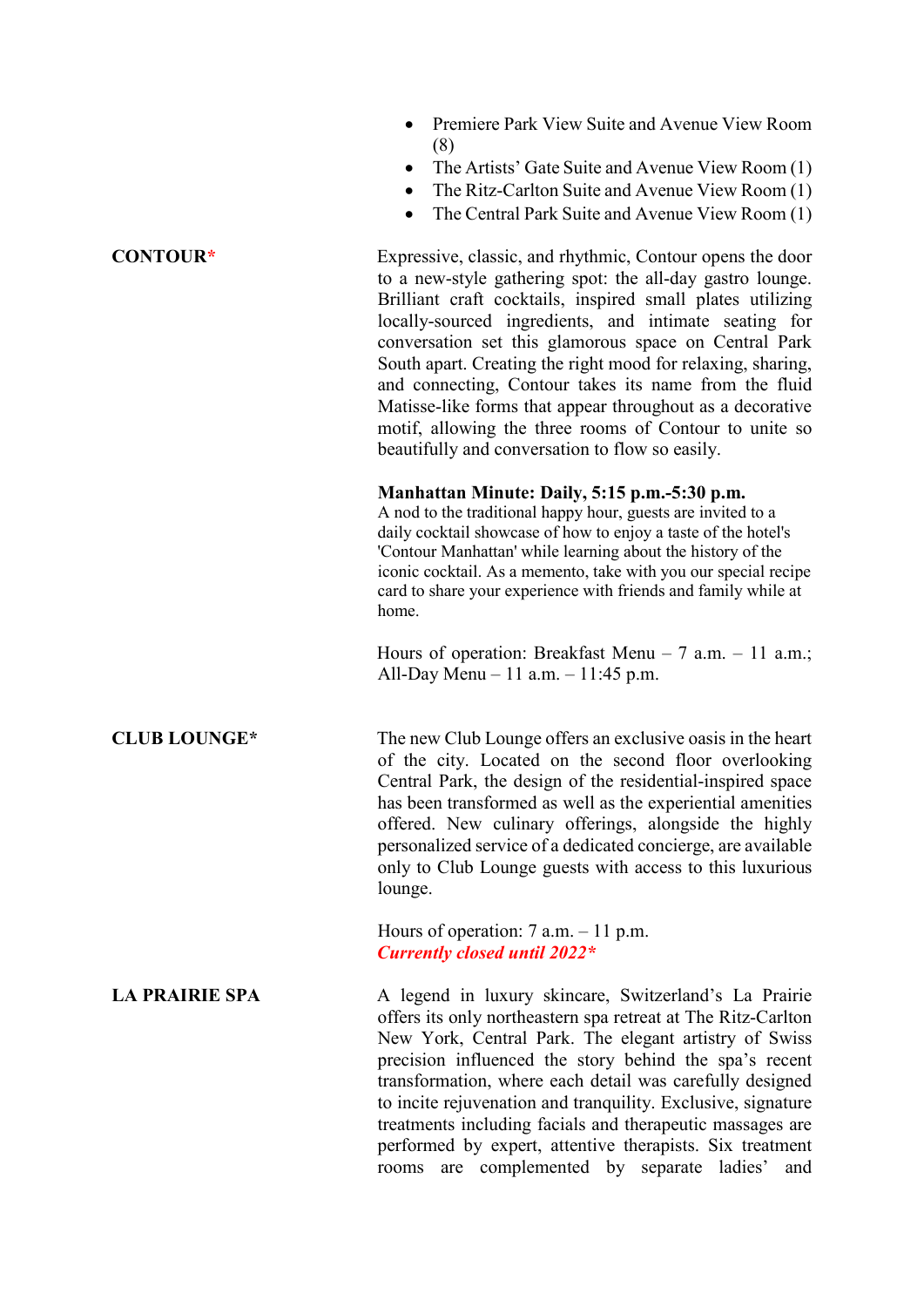gentlemen's locker rooms with steam rooms and a relaxation lounge.

### **Spa hours:**

Thursday and Friday, 11 a.m.-7 p.m. Saturday and Sunday, 10 a.m. – 6:00 p.m.

**FITNESS CENTER** The reimagined Fitness Center offers the latest in state-ofthe-art equipment from Technogym in a brand new, expansive space, allowing guests to stay on track with their fitness regimen while on the go. To keep guests fueled, a hydration station with all-natural health and wellness drops to power up their beverage is also available. For those hoping to take their workout outdoors, there are curated running maps available at the front desk or the option to join a local running tour. Private training is also available for all guests focusing on overall fitness, yoga, Pilates, and running. Private training sessions must be booked 48-hours in advance.

Hours of operation: 24/7

**MOVEMENT STUDIO** The newly introduced Movement Studio features FitnessOnDemand™, which delivers high quality fitness media and programming through a variety of channels, creating the ideal virtual fitness experience for individuals and small group workouts. Additional amenities to enhance your wellness routine include Peloton bikes, Concept2 Rower, and a full-length ballet bar.

Hours of operation: 24/7

**DESIGN** With a meticulous blend of Beaux Arts style and 21st century elegance, the landmark hotel provides a peaceful and welcoming haven, while paying tribute to the sights, sounds, and colors of its great city and the historic park on its doorstep. The result is a refined retreat amid a vibrant metropolis.

**ART** A time capsule of cosmopolitan women dancing through the concrete playground that is New York City, the new art program radiates an energetic edge with a playful spirit. The hotel's specially commissioned art collection features limited edition photography, from highly regarded New York artists from all generations. From Rodney Smith to Gordon Parks, alongside a few European photographers such as Cecil Beaton, all artists connect to fashion photography and celebrity portraiture, emphasizing New York City's international influence. Past and present are represented throughout the imagery in the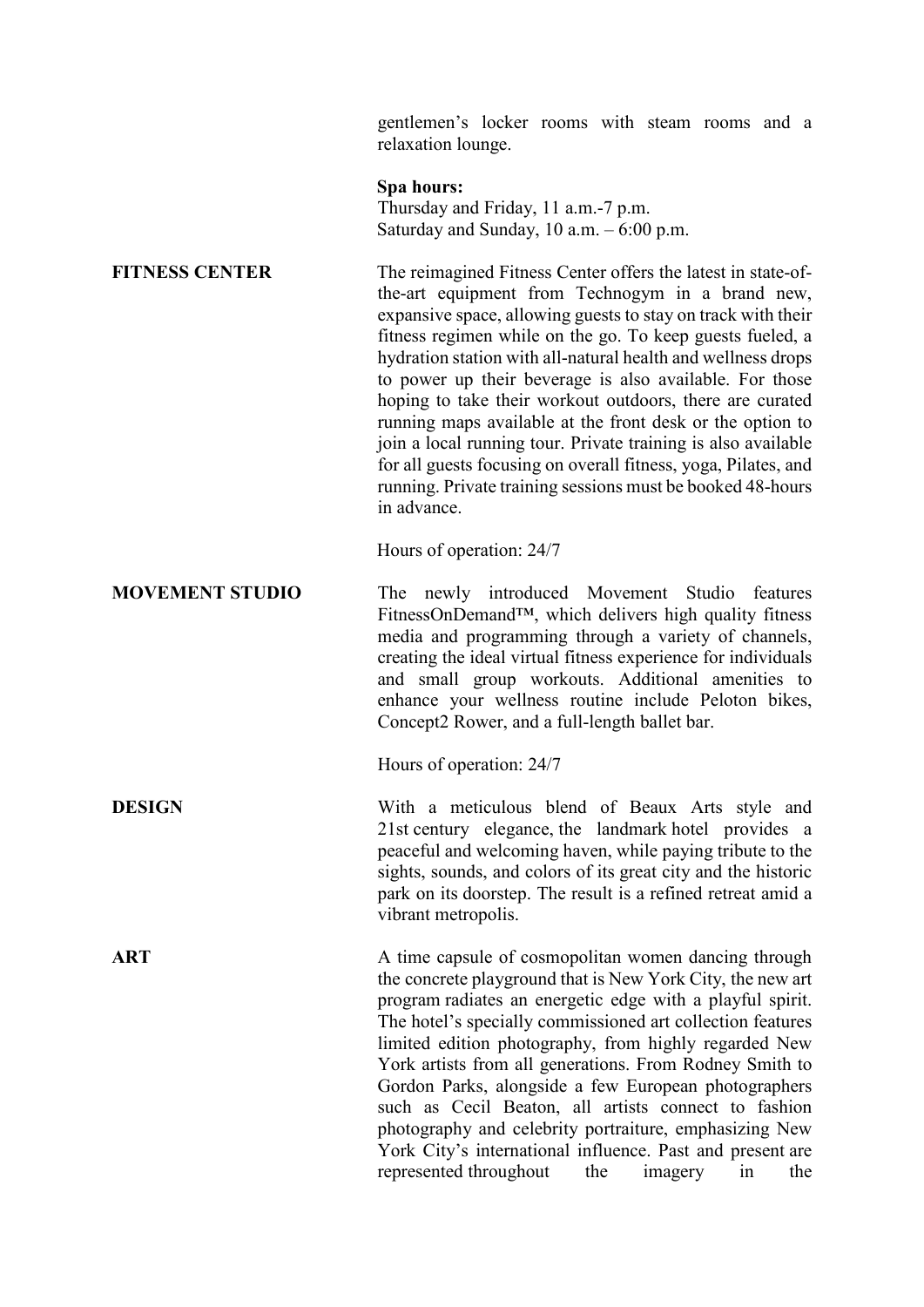models, wardrobes, and artistic stylings, yet, there is a timelessness as a whole.

**PARTNERSHIPS** Constantly enriching the guest experience, the hotel has established partnerships with various notable brands in the luxury lifestyle, and food and beverage industries. Launched as part of the reawakening, the hotel announced a collaboration with Kings County Distillery, the New York City's oldest whiskey distillery. Guests are able to enjoy a range of spirits including the first ever-private selection single barrel bourbon exclusive to the hotel featured in every guest room and in quarterly experiential Club Lounge tastings.

> Also found in the new guest rooms and suites, guests will enjoy a stocked pullout drawer fridge featuring notable brands ranging from Sunraysia Juices and Eliya Coconut Water to Brooklyn Pilsner and Veuve Clicquot. Snacks celebrate local products including North Folk Potato Chips and a collaboration with Brooklyn Born Chocolate, a private label confectionary with custom packaging featuring a drawing by Mats Meyer, a New York-based fashion illustrator.

> Blending history and cosmopolitan life, the in-room coffee table books were selected in collaboration with ABRAMS – the first company in the U.S. to specialize in publishing art and illustrated books. The collection celebrates New York City and its iconic landmarks such as Central Park.

> In 2017, the hotel partnered with luxury fragrance company Antica Farmacista to create 50 Central Park: a signature scent which evokes the park's delicate beauty, brimming with notes of elderflower, mountain mint, and ripe strawberries. While the scent fills the walls of the iconic hotel, it can also be experienced with inspired treatments at La Prairie Spa. Fragrant mementos can also be purchased in candle or room spray form at the hotel's gift shop as well as room diffuser and bubble bath on The Ritz-Carlton Shops online site

**CURRENCY** United States dollar (USD)

**AWARDS** Forbes Travel Guide Five-Star Hotel World's Best Rooms, Forbes Travel Guide Verified List AAA Five-Diamond Hotel Forbes Travel Guide Four-Star Spa Tripadvisor Travelers' Choice Award